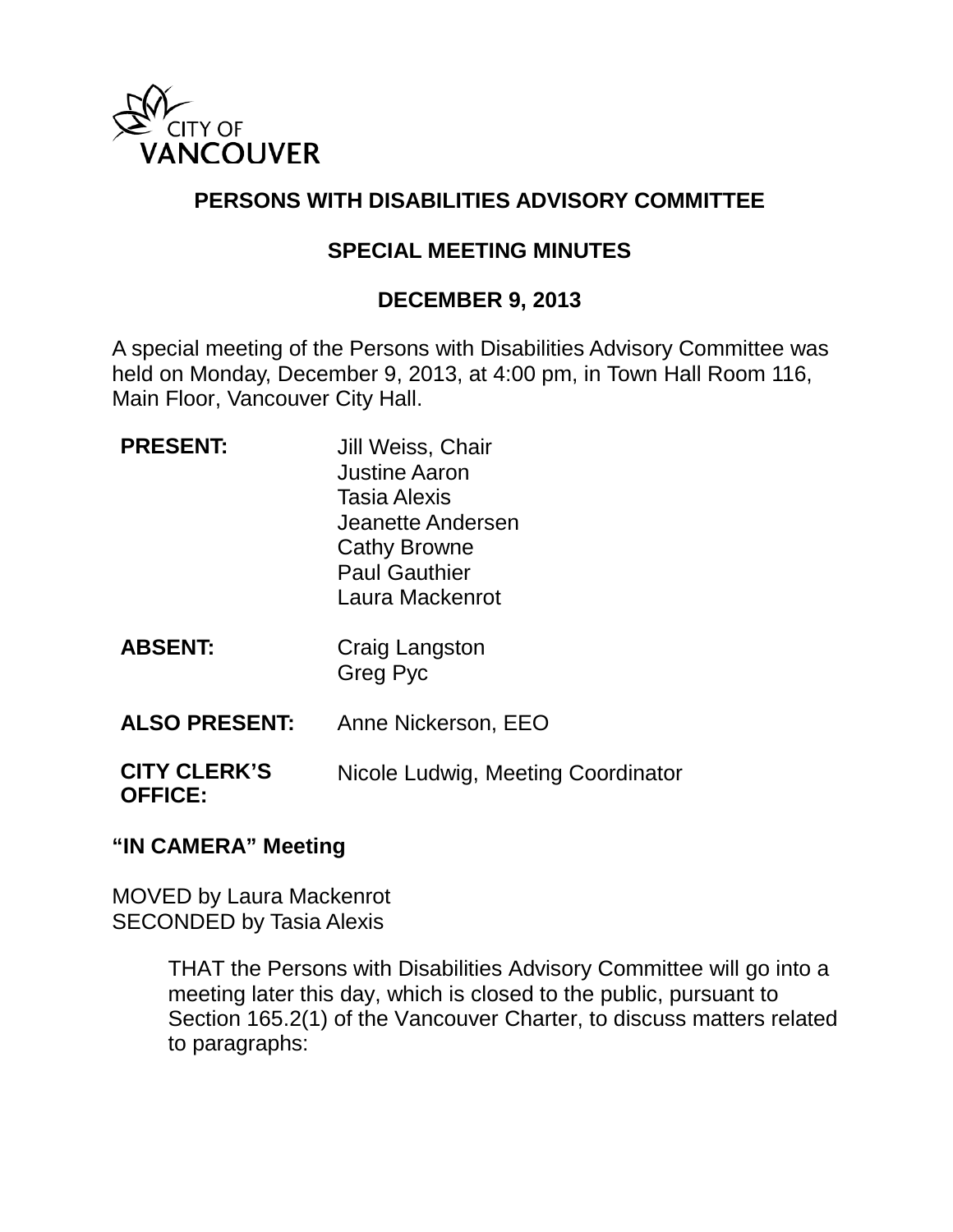(a) personal information about an identifiable individual who holds or is being considered for a position as an officer, employee or agent of the city or another position appointed by the city.

# CARRIED UNANIMOUSLY

### **1. Pearson Centre Redevelopment**

#### *a. Include Support at All Planning Stages when Considering Housing for Persons with Disabilities*

MOVED by Paul Gauthier SECONDED by Jeanette Andersen

### WHEREAS:

- 1. In a memorandum dated November 22, 2013, the General Manager of Planning and Development advised the Persons with Disabilities Advisory Committee that the City is not in a position to determine best practices in health care, but would support a "facilitated conversation between the [Committee] and Vancouver Coastal Health on specific health care planning for the site";
- 2. On April 23, 2013, Vancouver City Council unanimously passed a motion requiring assurances that the mix of health care services, facilities and residential options for people with disabilities resulting from the Pearson Lands redevelopment reflects global best practices and full consultation;
- 3. The mandate of the Persons with Disabilities Advisory Committee includes suggesting "solutions to identified gaps and barriers that impede persons with disabilities from fully participating in all aspects of city life";
- 4. The United Nations Convention on the Rights of Persons with Disabilities recognizes the right of persons with disabilities to live in the community and that full inclusion and participation in the community requires that: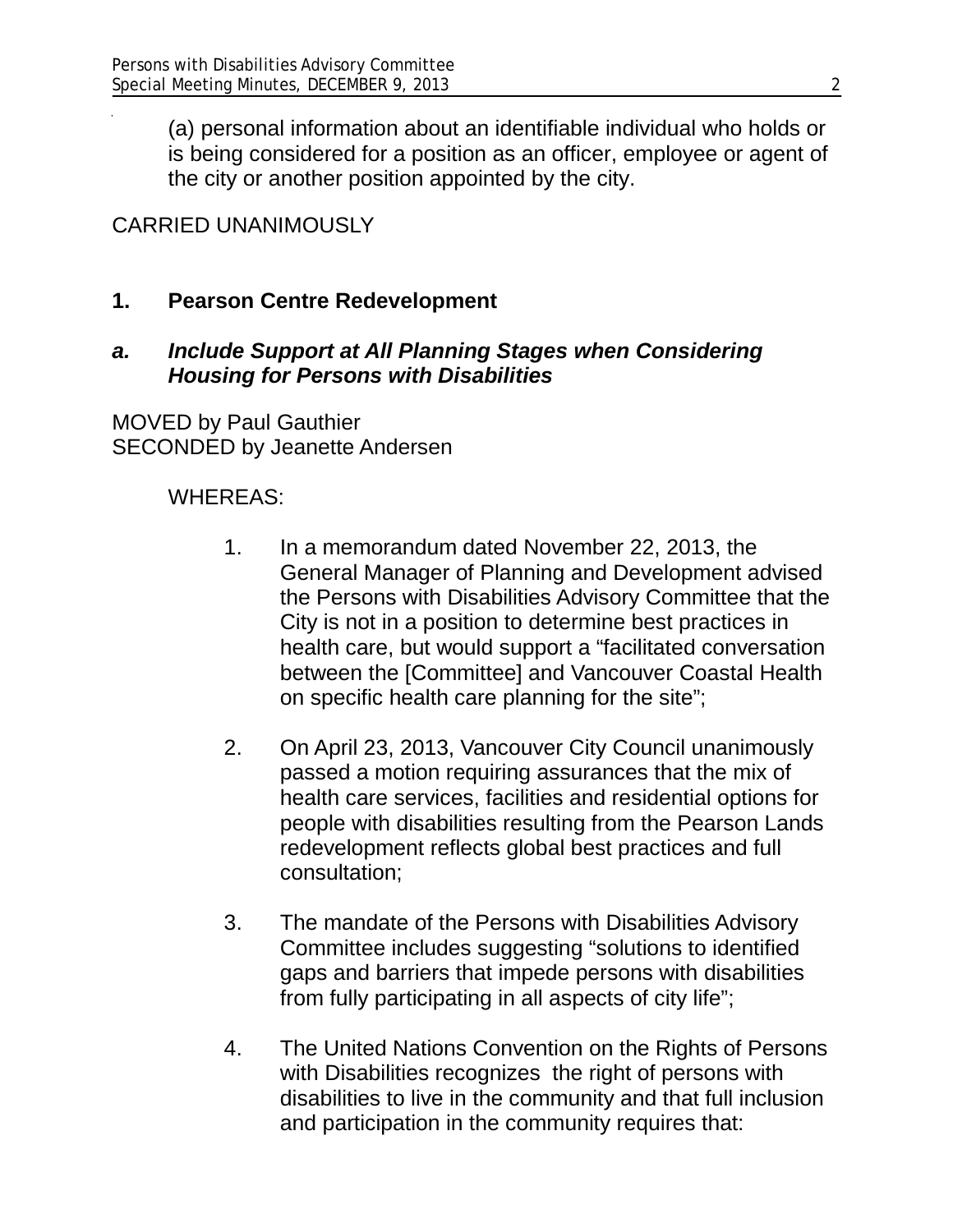"Persons with disabilities have access to a range of in-home, residential and other community support services, including personal assistance necessary to support living and inclusion in the community, and to prevent isolation or segregation from the community";

- 5. The lack of adequate and appropriate home support services will prevent many persons with disabilities, such as the residents of the Pearson Centre, from full participation in city life and will lead to isolation and segregation of those persons;
- 6. Appropriate and adequate home support is integral to the use of housing for persons with disabilities. Support is a housing issue, not a health care issue, and support is an essential requirement for the participation of people with disabilities in all aspects of city life, in the provision of appropriate housing, in the ability to live in the community, and in the successful closure of the Pearson Centre and redevelopment of the Pearson site;
- 7. Thorough detailed advanced planning is an essential best practice emphasized in all of the recent global guidance on successful transition from institutions to independent community living;
- 8. Previous experience in Vancouver demonstrates that the inclusion of appropriate supports and appropriate housing results in successful inclusion of persons with disabilities in all aspects of city life, and that the failure to provide appropriate supports has resulted in disastrous impacts on the lives and inclusion of persons with disabilities in the City of Vancouver and has also had a significant impact on the City of Vancouver's services and operation:
	- a. The deinstitutionalization of persons with cognitive disabilities in British Columbia included detailed advanced planning for and provision of full, adequate support for persons with cognitive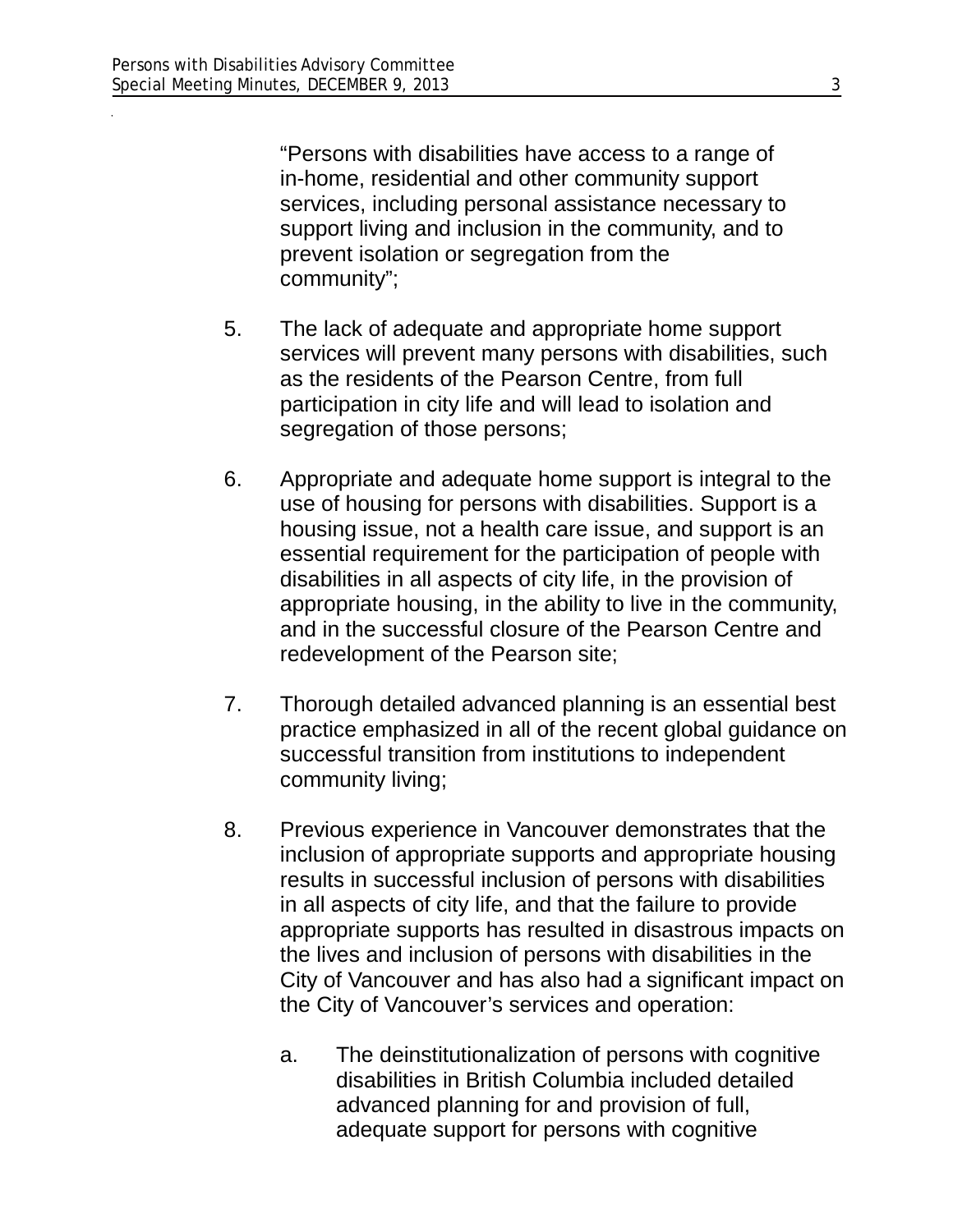disabilities to live full lives in the community, and this deinstitutionalization was successful and resulted in people with cognitive disabilities participating fully in all aspects of life in the City of Vancouver;

- b. The deinstitutionalization of persons with mental health disabilities did not include the provision of adequate supports and resulted in significant deterioration for persons living with mental health disabilities, and also had a significant impact on the City of Vancouver, causing the City to take substantial measures to retroactively try to correct this faulty deinstitutionalization process;
- 9. Inclusion of support throughout the planning process for the Pearson Centre redevelopment will reduce the risk of an unsuccessful transition from institutionalized to community living;
- 10. It is well-established in Canadian courts and tribunals that, to ensure equality for persons with disabilities, it is sometimes necessary to provide reasonable accommodation by modifying established procedures.

THEREFORE BE IT RESOLVED THAT the Persons with Disabilities Advisory Committee recommend to Vancouver City Council

- A. THAT Council require assurances of global best practices in models of support and community living through all phases of planning for the Pearson Centre redevelopment.
- B. THAT the planning process be modified for the Pearson Centre redevelopment to ensure that support is included in all considerations of housing.
- C. THAT the current residents of Pearson Centre and other persons with disabilities are assured their right to live independently as outlined in the United Nations Convention on the Rights of Persons with Disabilities.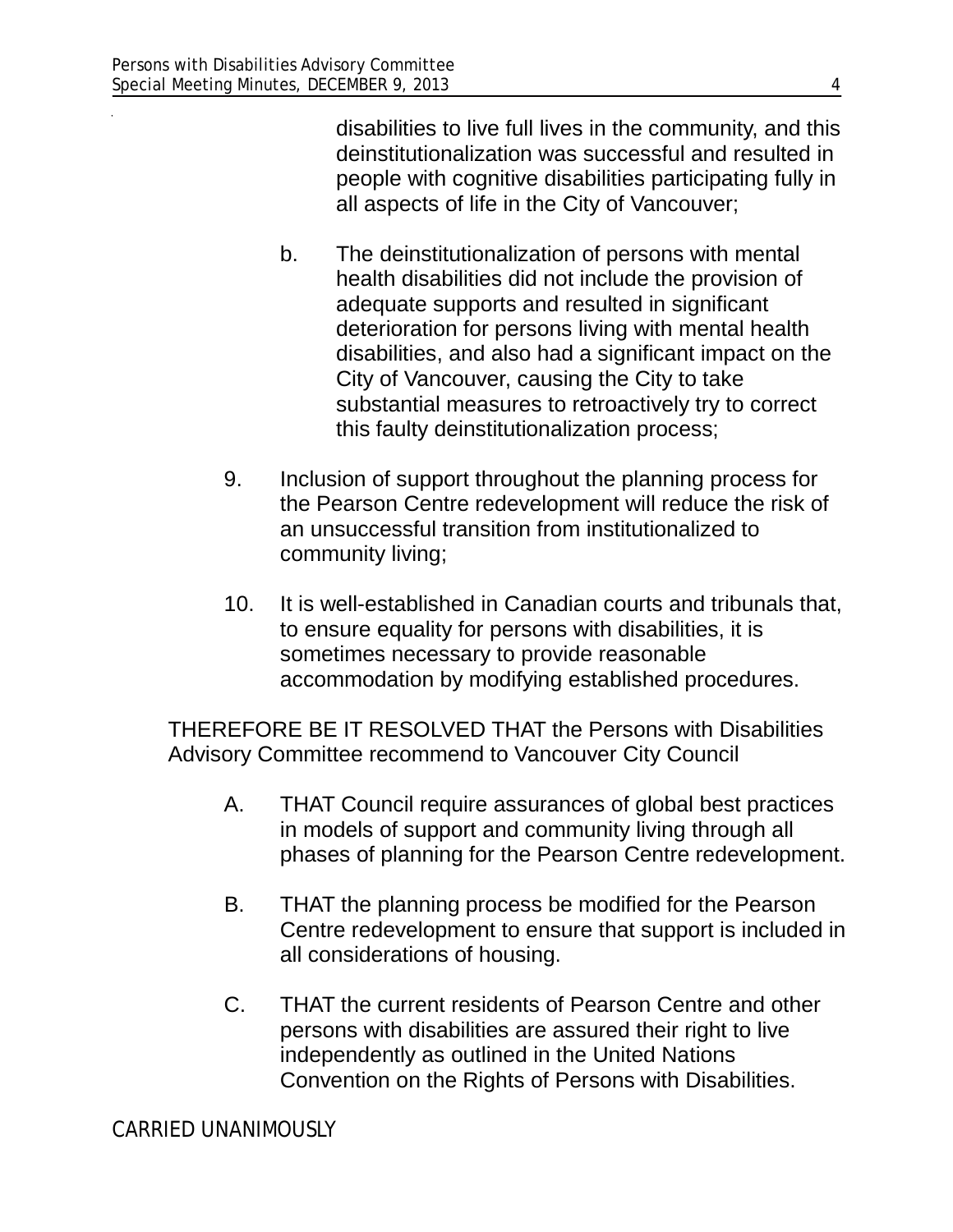### *b. Recission of Motion from November 28, 2013, meeting*

RECISSION MOVED by Paul Gauthier SECONDED by Tasia Alexis

#### WHEREAS

- 1. On November 28, 2013, the Persons with Disabilities Advisory Committee passed a motion at its November 28, 2013 meeting approving the document entitled, "A Proposal for Housing and Support for the Pearson Redevelopment" and also approving the addition of a fourth small group housing and support option to this proposal;
- 2. The document "A Proposal for Housing and Support for the Pearson Redevelopment" has now been revised to include the fourth option requested by the Persons with Disabilities Advisory Committee.

#### THEREFORE BE IT RESOLVED

THAT the Persons with Disabilities Advisory Committee rescind the motion approved at the November 27, 2013, meeting regarding approval of the document entitled "A Proposal for Housing and Support for the Pearson Redevelopment" in order to substitute another motion.

CARRIED UNANIMOUSLY AND BY THE REQUIRED MAJORITY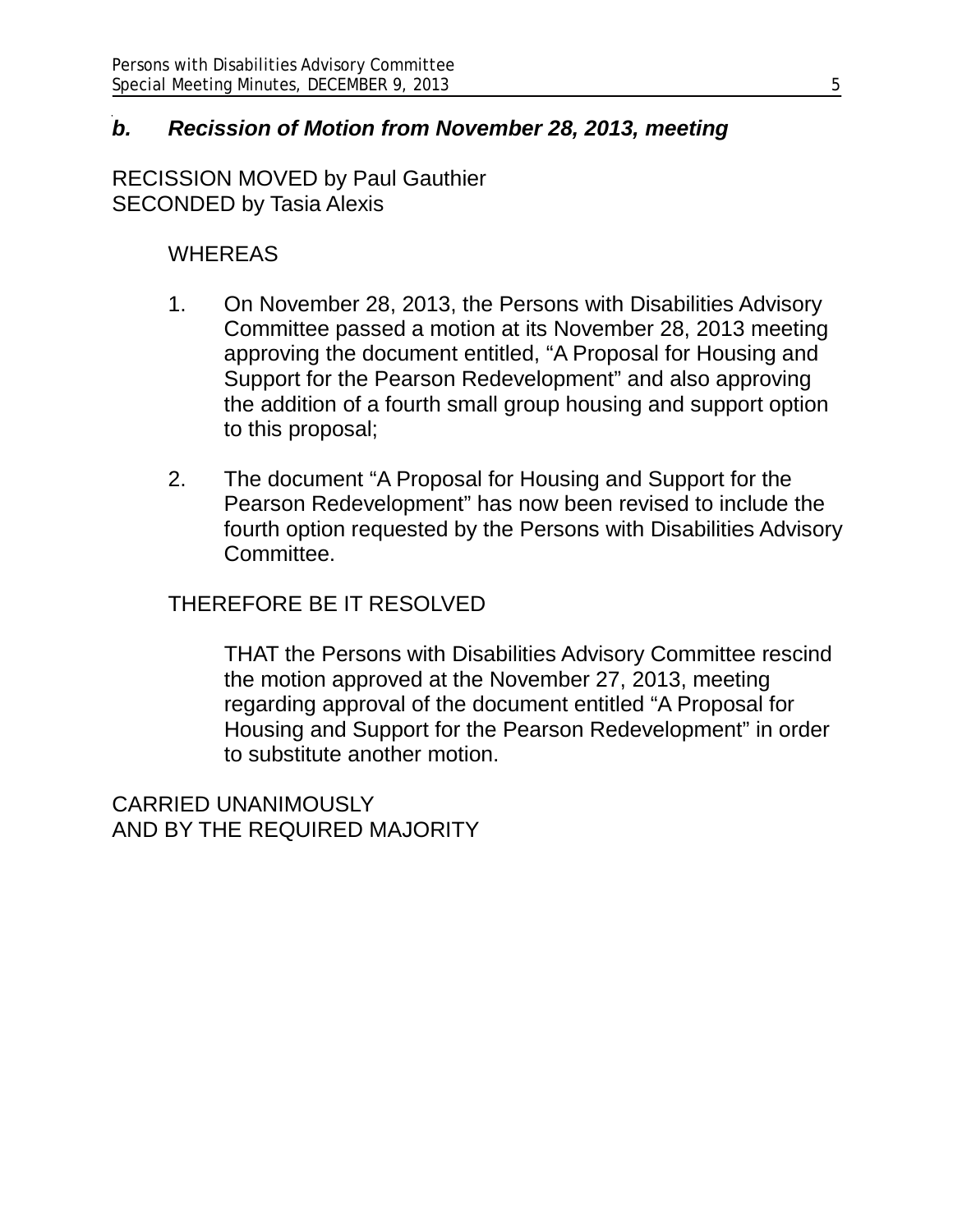## *c. A Proposal for Housing and Support for the Pearson Redevelopment December 9, 2013*

MOVED by Paul Gauthier SECONDED by Cathy Browne

#### **WHEREAS**

- 1. The mandate of the Persons with Disabilities Advisory committee includes suggesting "solutions to identified gaps and barriers that impede persons with disabilities from fully participating in all aspects of city life";
- 2. The terms of reference of the Persons with Disabilities Advisory Committee includes that the Committee provides input to City Council and staff about issues of concern, including matters that require action by the City;
- 3. The current Vancouver Coastal Health (VCH)/Lower Mainland Facilities Management (LMFM) proposal for the Pearson Centre redevelopment does not reflect global best practices and is in direct violation of the United Nations Convention on the Rights on Persons with Disabilities;
- 4. The current VCH/LMFM proposal for housing and support is a barrier that prevents persons with disabilities from fully participating in city life;
- 5. The housing and support model developed by the Pearson Residents Redevelopment Group, the Persons with Disabilities Advisory Committee and BC Coalition of People with Disabilities, described in the document dated December 9, 2013, entitled,"A Proposal for Housing and Support for the Pearson Redevelopment" is an excellent and effective solution to this barrier;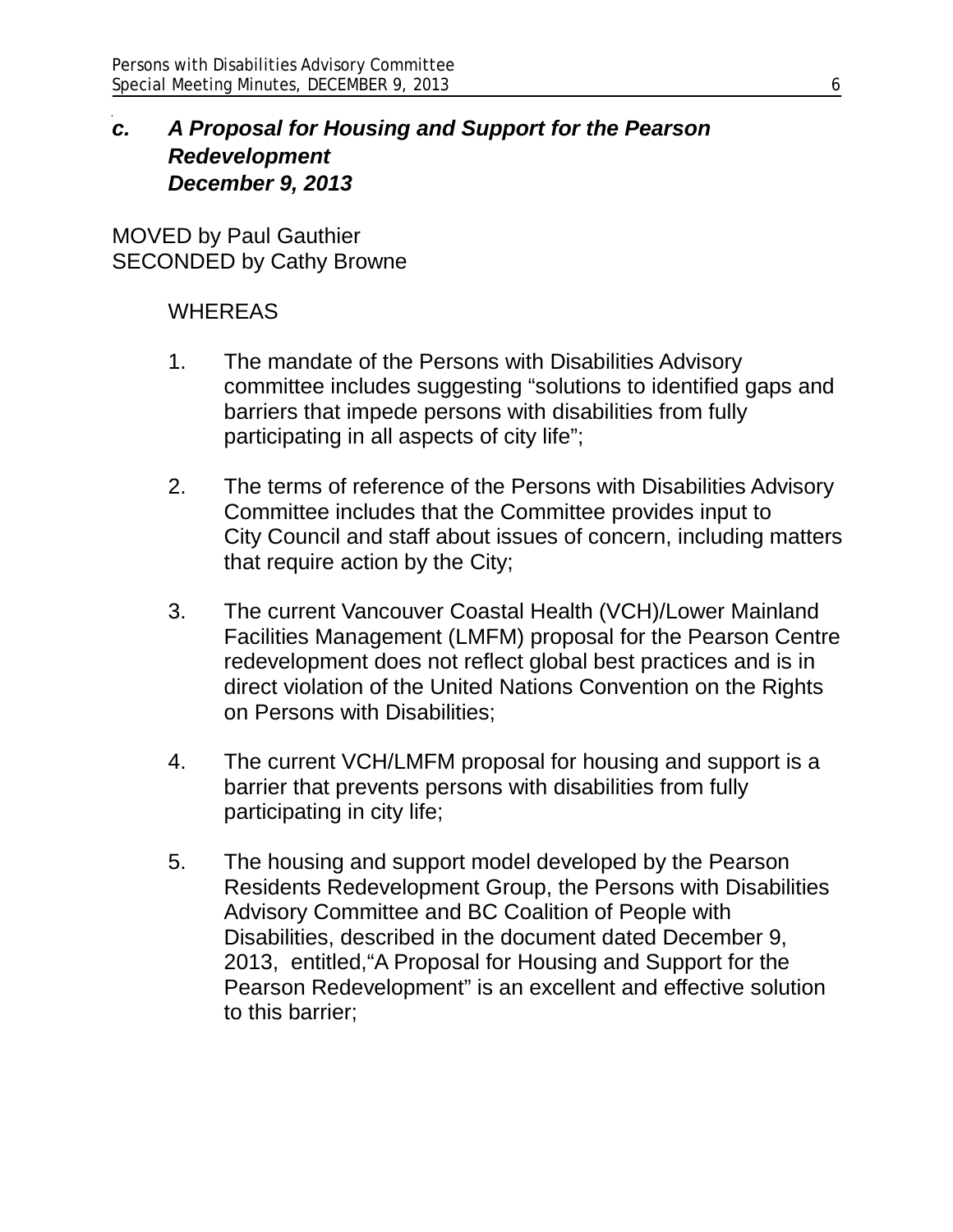- 6. The housing and support proposal noted in 5, above:
	- **Includes** 
		- i. Two excellent independent individual living options that reflect global best practices and which are taken from Vancouver Coastal Health's original housing continuum;
		- ii. A proven group living option, the Greenhouse, which is documented to provide higher quality of life, better health outcomes, and higher resident, staff and family satisfa**c**tion than institutions;
		- iii. A proven small group-living option, which is a global best practice, is documented to provide higher quality of life, and is already successfully in place in Vancouver;
	- Reflects the expertise of and was developed collaboratively by the Pearson Residents Redevelopment Group, members of the City of Vancouver Persons with Disabilities Advisory Committee, and the BC Coalition of People with Disabilities; and is endorsed by other disability groups including Spinal Cord Injury BC, the Cerebral Palsy Association, Neil Squire Society, the Muscular Dystrophy Association and the Ataxia Society;
	- Incorporates global best practices, is consistent with the principles of the United Nations Convention on the Rights of Persons with Disabilities, meets the needs of current Pearson residents and provides current and future persons with disabilities with the essential support to fully participate in city life;
	- Provides essential support for persons with disabilities while at the same time preserving their autonomy and rights.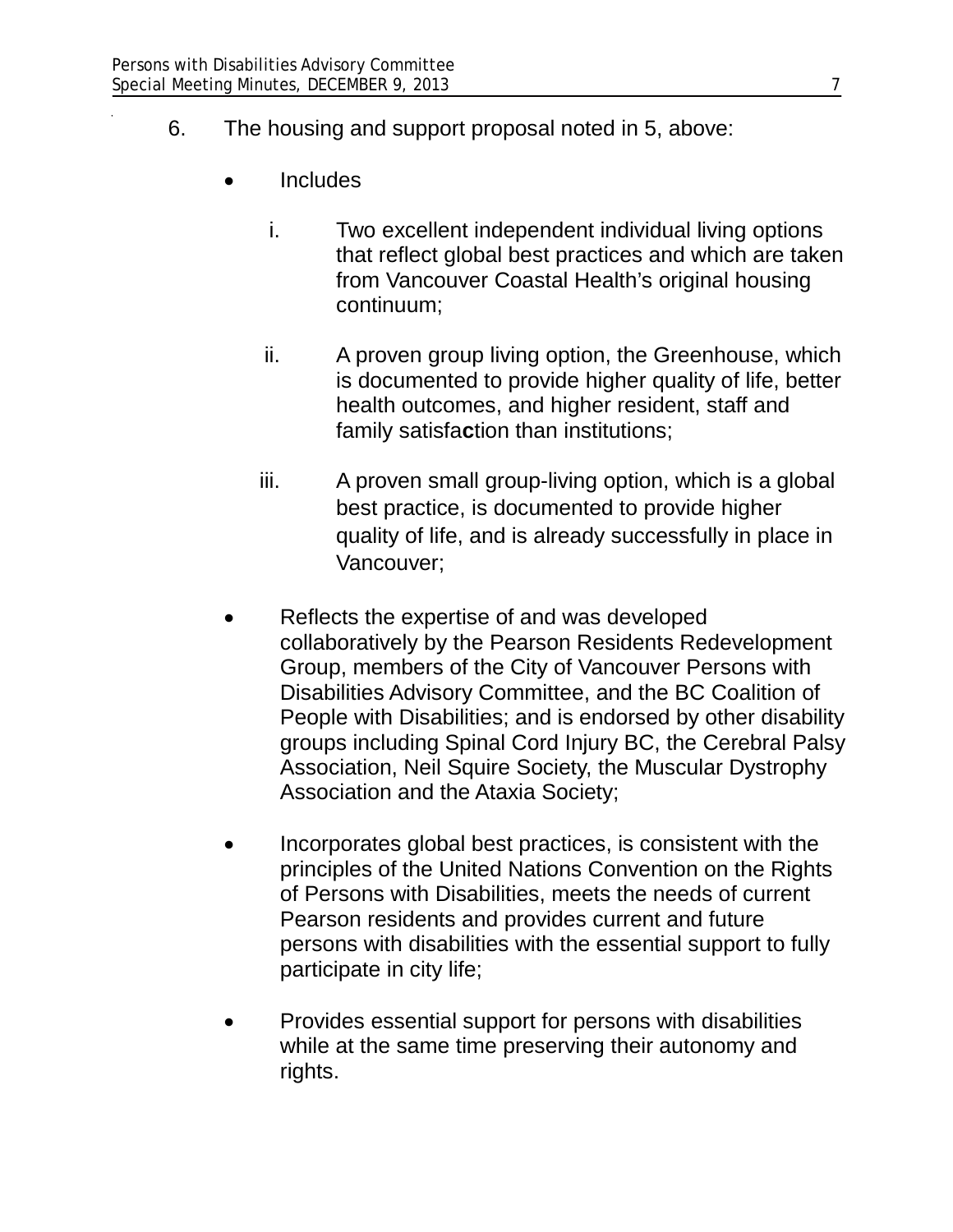### THEREFORE BE IT RESOLVED

- A. THAT the Persons with Disabilities Advisory Committee endorses the proposal for housing and support described in the document dated December 9, 2013, entitled "A Proposal for Housing and Support for the Pearson Redevelopment", and recommends that Vancouver Coastal Health adopt it as their sole model for housing and support for persons with disabilities on the Pearson Centre redevelopment.
- B. THAT the Persons with Disabilities Advisory Committee advises City Council that this proposal should be required for the Pearson Centre Redevelopment.

## CARRIED UNANIMOUSLY

### *d. Future Changes to "A Proposal for Housing and Support for the Pearson Redevelopment"*

MOVED by Paul Gauthier SECONDED by Laura Mackenrot

> WHEREAS the document dated December 9, 2013, entitled "A Proposal for Housing and Support for the Pearson Redevelopment" has been collaboratively prepared by the Pearson Residents Redevelopment Group, the Persons with Disabilities Advisory Committee and the BC Coalition of People with Disabilities, and reflects the expertise and experience of these groups.

THEREFORE BE IT RESOLVED THAT the proposal described in the document dated December 9, 2013, entitled "A Proposal for Housing and Support for the Pearson Redevelopment" can only be revised further with the explicit support of all three groups: the Pearson Residents Redevelopment Group, and Persons with Disabilities Advisory Committee and the BC Coalition of People with Disabilities.

## CARRIED UNANIMOUSLY